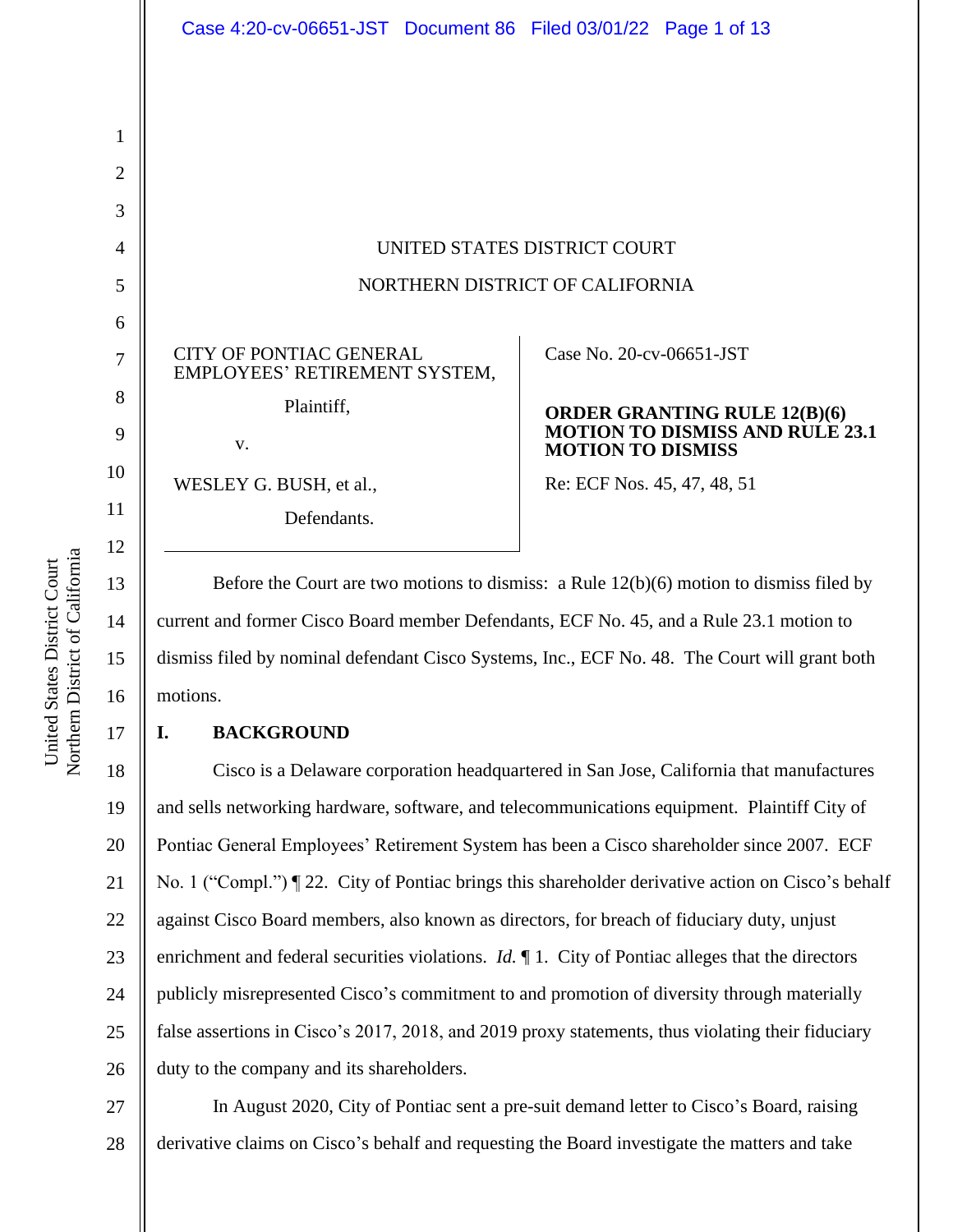remedial action by pursuing claims for damages and other relief. *See* ECF No. 1-1. The letter requested, among other things, the addition of black directors to the Board. *Id.* at 34. Six weeks later (on September 23, 2020), City of Pontiac filed this lawsuit and noted that "Defendants [] declined to respond to Plaintiff's demand for action" and that "Cisco's Board still has not publicly or otherwise committed to undertaking the relief sought in the pre-suit demand." Compl. ¶ 101.

On April 30, 2021, Defendants filed a Rule 12(b)(6) motion to dismiss the complaint. ECF No. 45. That same day, Cisco filed a Rule 23.1 motion to dismiss. ECF No. 48.

**II. LEGAL STANDARD**

### **A. Rule 12(b)(6)**

Federal Rule of Civil Procedure  $8(a)(2)$  requires that a complaint contain "a short and plain statement of the claim showing that the pleader is entitled to relief." While a complaint need not contain detailed factual allegations, facts pleaded by a plaintiff must be "enough to raise a right to relief above the speculative level." *Bell Atl. Corp. v. Twombly*, 550 U.S. 544, 555 (2007). To survive a Rule 12(b)(6) motion to dismiss, a complaint must contain sufficient factual matter that, when accepted as true, states a claim that is plausible on its face. *Ashcroft v. Iqbal*, 556 U.S. 662, 678 (2009). "A claim has facial plausibility when the plaintiff pleads factual content that allows the court to draw the reasonable inference that the defendant is liable for the misconduct alleged." *Id.* While this standard is not a probability requirement, "where a complaint pleads facts that are merely consistent with a defendant's liability, it stops short of the line between possibility and plausibility of entitlement to relief." *Id*. (internal quotation marks omitted). In determining whether a plaintiff has met this plausibility standard, the Court must accept all factual allegations in the complaint as true and construe the pleadings in the light most favorable to the plaintiff. *Knievel v. ESPN*, 393 F.3d 1068, 1072 (9th Cir. 2005).

### **B. Rule 23.1**

25 26 27 28 "A basic principle of corporate law is that a corporation is run by its management and the corporation itself has the right to make claims." *In re PayPal Holdings, Inc. S'holder Derivative Litig.*, No. 17-CV-00162-RS, 2018 WL 466527, at \*2 (N.D. Cal. Jan. 18, 2018) (citing *Potter v. Hughes*, 546 F.3d 1051, 1058 (9th Cir. 2008)). Federal Rule of Civil Procedure 23.1 governs

1

2

3

4

5

6

7

8

9

10

11

12

13

14

15

16

17

18

19

20

21

22

23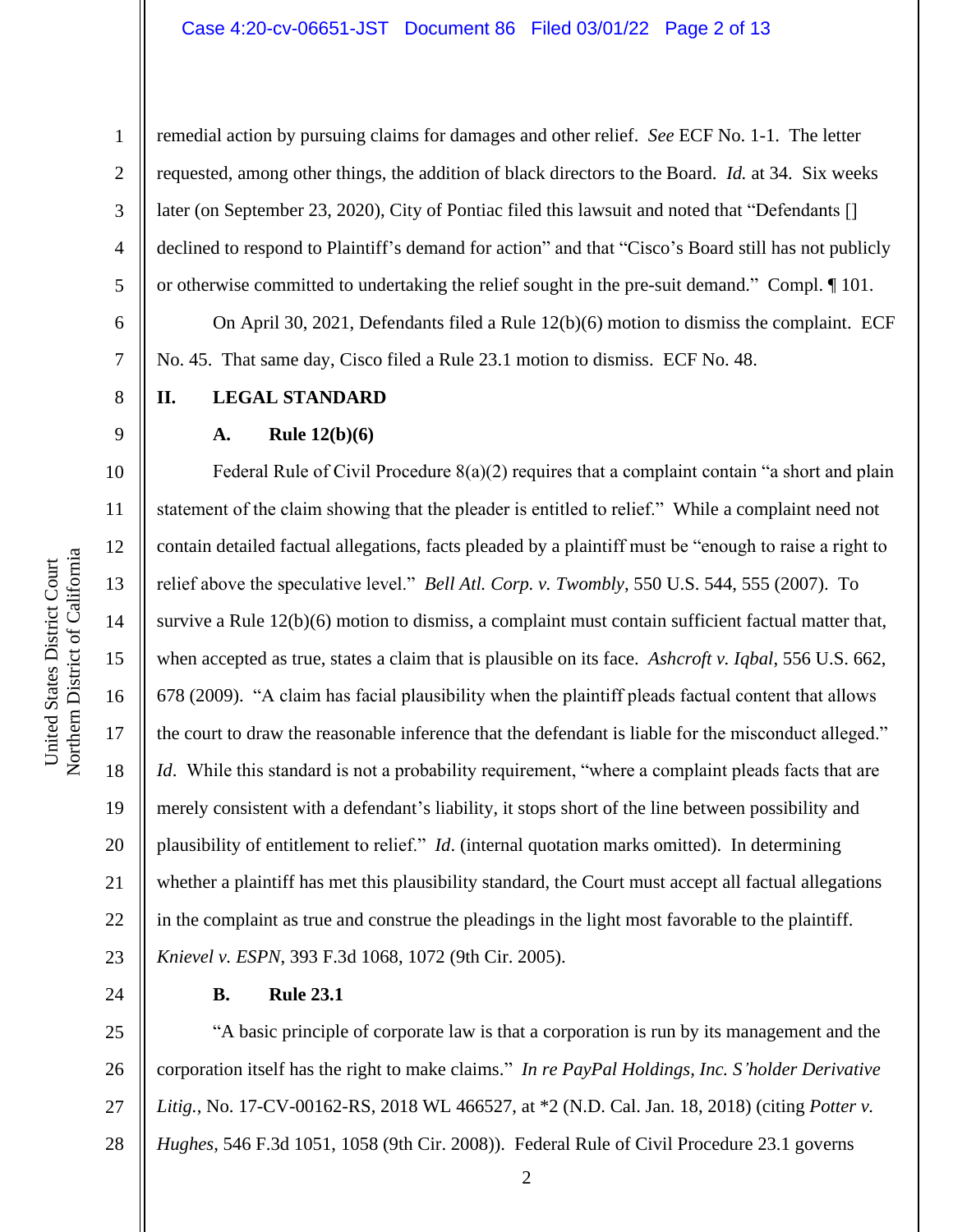1 2 3 4 5 6 7 8 9 10 11 derivative actions, *see Rosenbloom v. Pyott*, 765 F.3d 1137, 1148 (9th Cir. 2014), and requires a plaintiff to "allege with particularity the efforts, if any, made by the plaintiff to obtain the action the plaintiff desires from the directors . . . and the reasons for the plaintiff's failure to obtain the action or for not making the effort." Fed. R. Civ. P. 23.1(b)(3). "Because [Cisco] is a Delaware corporation, Delaware law governs the pleading requirements applicable to this derivative action." *City of Orlando Police Pension Fund v. Page*, 970 F. Supp. 2d 1022, 1028 (N.D. Cal. 2013) (citing *In re Silicon Graphics Inc. Sec. Litig.*, 183 F.3d 970, 989-90 (9th Cir. 1999), *superseded by statute on other grounds as recognized in In re Quality Sys., Inc. Sec. Litig.*, 865 F.3d 1130, 1146 (9th Cir. 2017)). On a motion to dismiss, "the plaintiff must allege with particularity facts raising a reasonable doubt that the corporate action being questioned was properly the product of business judgment." *Brehm v. Eisner*, 746 A.2d 244, 254-55 (Del. 2000).

### **III. ANALYSIS**

This order addresses two motions. In the first motion, Defendants move to dismiss the Complaint under Rule 12(b)(6), arguing that it fails to state any claim for relief. ECF No. 45. In the second motion, Cisco moves to dismiss the Complaint under Rule 23.1, arguing that City of Pontiac has not satisfied the particularity requirements of Rule 23.1. ECF No. 48.

# **A. Requests for Judicial Notice**

18 19 20 21 22 23 24 25 26 The Court first addresses Defendants' and Cisco's unopposed requests for judicial notice. ECF Nos. 47, 51. "As a general rule, we may not consider any material beyond the pleadings in ruling on a Rule 12(b)(6) motion." *United States v. Corinthian Colleges*, 655 F.3d 984, 998-99 (9th Cir. 2011) (internal quotation marks and citations omitted). However, "[t]he court may judicially notice a fact that is not subject to reasonable dispute because it: (1) is generally known within the trial court's territorial jurisdiction; or  $(2)$  can be accurately and readily determined from sources whose accuracy cannot reasonably be questioned." Fed. R. Evid. 201(b). The Court "must take judicial notice if a party requests it and the court is supplied with the necessary information." Fed. R. Evid. 201(c).

27 28 First, the Court takes judicial notice of two Corporate Social Responsibility Reports for fiscal years 2018 and 2019 that Cisco published to its website (Rule 23.1 Motion Exhibits C and

12

13

14

15

16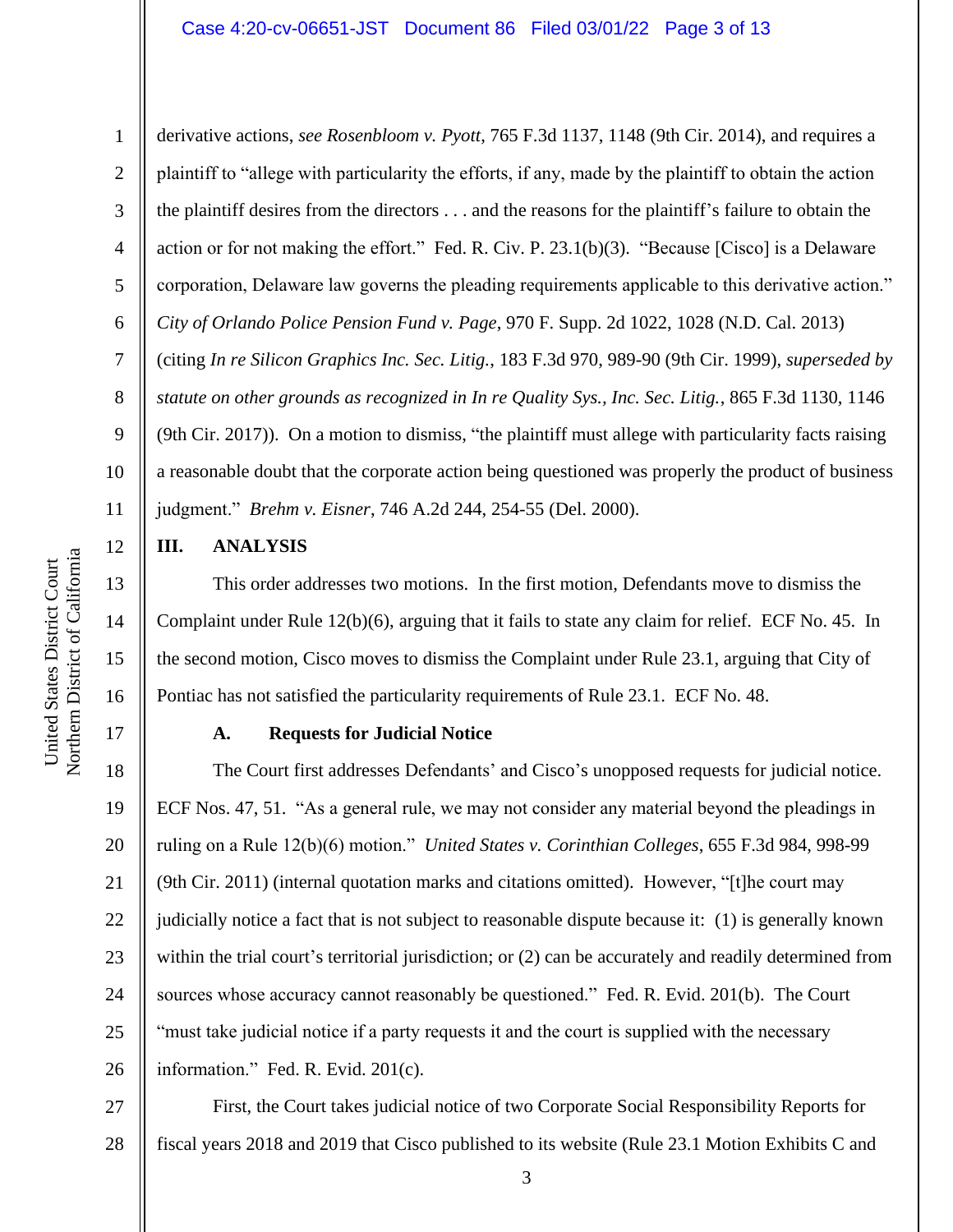D, and Rule 12(b)(6) Motion Exhibits C and D). A court may "take into account documents 'whose contents are alleged in a complaint and whose authenticity no party questions, but which are not physically attached the [plaintiff's] pleading." *Knievel*, 393 F.3d at 1076 (quotation omitted). These exhibits are referenced in the Complaint and City of Pontiac does not question the authenticity of these documents. Because the facts contained in the documents are subject to reasonable dispute, "the Court takes judicial notice only of the statements contained therein, but not for the purpose of determining the truth of those statements." *In re LDK Solar Sec. Litig.*, 584 F. Supp. 2d 1230, 1254 (N.D. Cal. 2008) (internal quotation marks and citations omitted).

Second, the Court takes judicial notice of several documents filed with the SEC, California Secretary of State, and Delaware Secretary of State (Rule 23.1 Motion Exhibits B, E-I and Rule 12(b)(6) Motion Exhibits A-B and E-I). These exhibits are properly subject to judicial notice. *See Metzler Inv. GMBH v. Corinthian Colleges, Inc.*, 540 F.3d 1049, 1064 n. 7 (9th Cir. 2008) (holding that the district court properly took judicial notice of publicly available financial documents and SEC filings); *Pirelli Armstrong Tire Corp. Retiree Med. Benefits Trust v. Stumpf*, No. C 11-2369 SI, 2012 WL 424557, at \*4 (N.D. Cal. Feb. 9, 2012) (granting request for judicial notice of documents that Wells Fargo filed with the SEC). Again, the Court takes judicial notice of the statements in the filings, but not for the purpose of determining the truth of those statements.

The Court now turns to the merits of Defendants' motion to dismiss and Cisco's motion to dismiss.

21

1

2

3

4

5

6

7

8

9

10

11

12

13

14

15

16

17

18

19

20

## **B. Rule 12(b)(6) Motion**

22 23 24 25 City of Pontiac brings three claims on Cisco's behalf: Violation of Section 14(a) of the Exchange Act, 15 U.S.C. § 78n(a); breach of fiduciary duty; and unjust enrichment. Defendants move to dismiss City of Pontiac's claims for failure to state a claim under Rule 12(b)(6). ECF No. 45.

26

### 1. **Violation of Section 14(a) of the Exchange Act**

27 28 City of Pontiac alleges that Cisco's proxy statements – that Cisco supports diversity and inclusion at all levels of the company – are materially false because Cisco is in fact not committed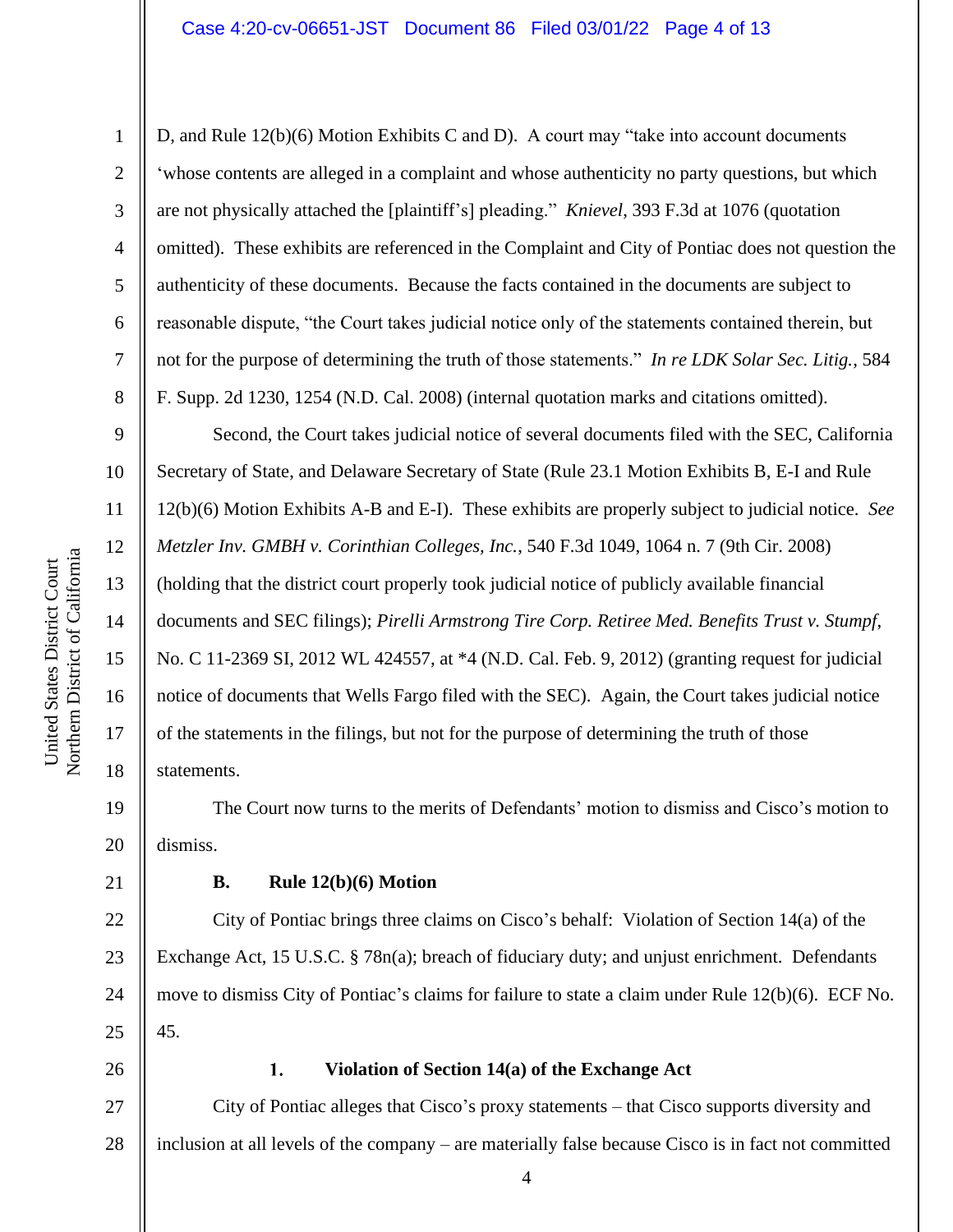to true diversity. Compl. ¶ 112. In particular, City of Pontiac contends that Defendants failed to increase racial diversity at Cisco and knew that statements about Cisco's commitment to diversity were false and misleading.

To state a claim under Section 14(a), a plaintiff must allege that the proxy statements contained "either (1) a false or misleading declaration of material fact, or (2) an omission of material fact that makes any portion of the statement misleading." *Desaigoudar v. Meyercord*, 223 F.3d 1020, 1022 (9th Cir. 2000) (citing 15 U.S.C. § 78j(b); 17 C.F.R. § 240.14a-9). "The plaintiff must specify each statement alleged to be misleading and the reason or reasons why the statement is misleading." *Ocegueda on behalf of Facebook v. Zuckerberg*, 526 F. Supp. 3d 637, 651 (N.D. Cal. Mar. 19, 2021) (citing 15 U.S.C. § 78u-4(b)(1)); *see also Desaigoudar*, 223 F.3d at 1023. A plaintiff must also "demonstrate that the misstatement or omission was made with the requisite level of culpability and that it was an essential link in the accomplishment of the proposed transaction." *Id.* Moreover, contrary to its disclaimer, City of Pontiac's Complaint "clearly sounds in fraud" and thus receives heightened pleading scrutiny.<sup>1</sup> Desaigoudar, 223 F.3d at 1022 n.5 (affirming district court's rejection of plaintiff's disclaimer as "disingenuous" where complaint asserted "'knowing[] and intentional[]' misconduct"); *Ocegueda*, 526 F. Supp. 3d at 645 ("If a plaintiff's federal securities claim sounds in fraud, then the heightened pleading standards of Rule 9(b) apply." (citation omitted)); *see also* Fed. R. Civ. P. 9(b) ("In alleging fraud . . . a party must state with particularity the circumstances constituting fraud . . . Malice, intent, knowledge, and other conditions of a person's mind may be alleged generally."); *Vess v. Ciba– Geigy Corp. USA*, 317 F.3d 1097, 1106 (9th Cir. 2003) ("Averments of fraud must be

- 22
- 23 24 25 26 27 28  $<sup>1</sup>$  Defendants argue that City of Pontiac's allegations sound in fraud and should thus receive</sup> heightened pleading scrutiny. The Court agrees with Defendants. City of Pontiac's opposition brief pleads a culpability that indicates the Section 14(a) claim is based on fraud. ECF No. 83 at 28 (section on § 14(a) culpability titled "Defendants *Knew or Recklessly Disregarded* that the Proxy Statements Were Materially False and Misleading" (emphasis added)); *id.* at 29 ("Taken as true, these facts adequately plead defendants' knowledge of the falsity of the challenged Proxy Statements."). Moreover, two paragraphs after City of Pontiac's Complaint disclaims fraud in its Section 14(a) cause of action, Compl.  $\P$  110, the Complaint asserts that "Defendants have confirmed through their actions (and lack thereof) that they are not committed to true diversity throughout Cisco's ranks, including in the boardroom, facts that Defendants *were aware of and participated in* as set forth herein." *Id*. *[112 (emphasis added)*.

1

2

3

4

5

6

7

8

9

10

11

12

13

14

15

16

17

18

19

20

21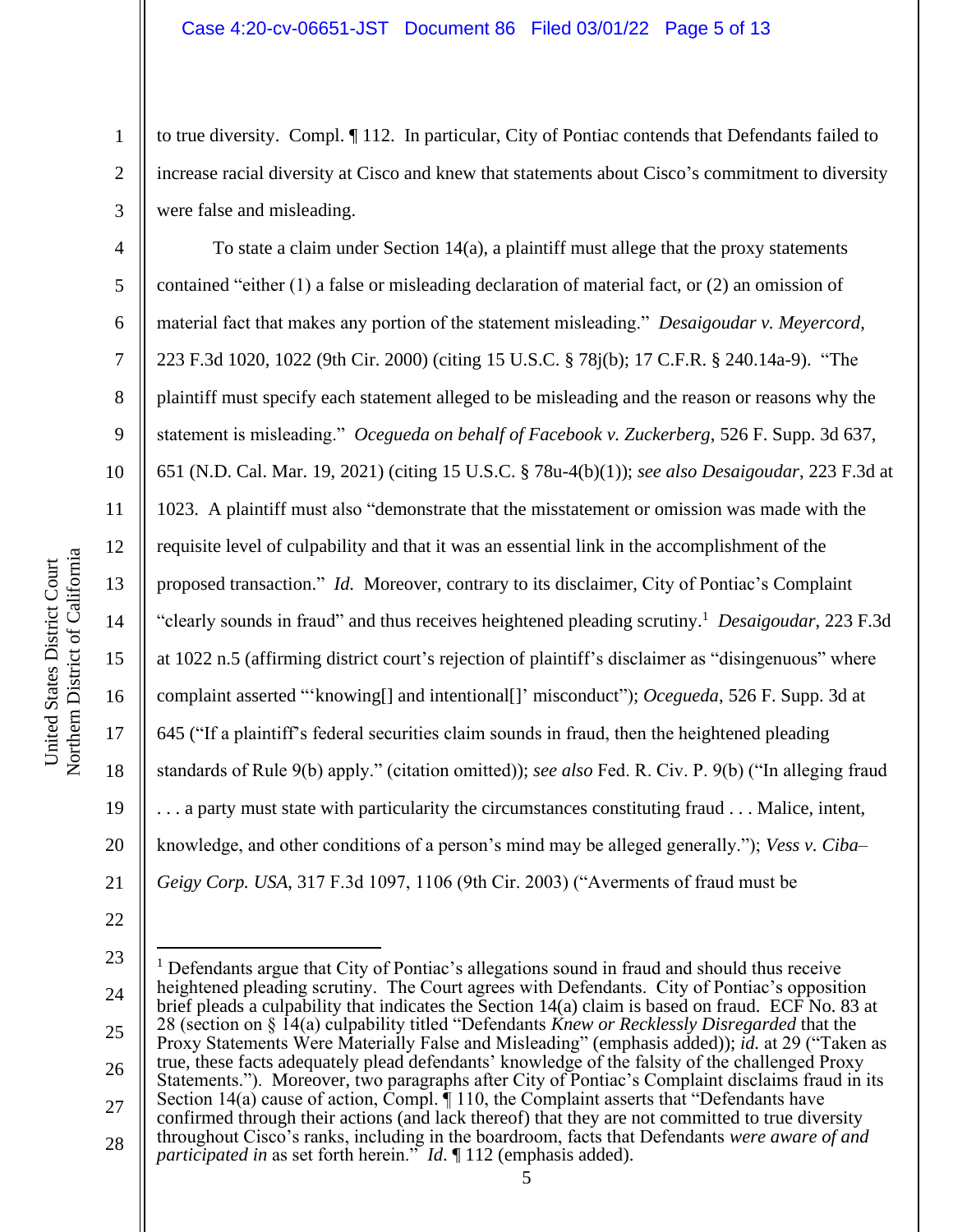11

12

13

14

15

16

17

18

accompanied by the 'who, what, when, where, and how' of the misconduct charged.").

For the reasons below, City of Pontiac does not plausibly plead a Section 14(a) violation claim because the aspirational assertions in Cisco's proxy statements are non-actionable and the Complaint does not allege that the proxies were an essential link to a loss-generating corporate action.

6

1

### **a. Material Misrepresentation or Omission**

The parties dispute whether Cisco's diversity statements pleaded in the Complaint constitute actionable material misstatements. These statements include: (1) Cisco "embraces diversity across the spectrum at every level," Compl. ¶ 5, (2) the Cisco "Board believes it is important to consider diversity of race . . . in evaluating board candidates in order to provide practical insights and diverse perspectives," *id.* ¶ 17, and (3) "Diversity, inclusion, collaboration, and technology are fundamental to who we are, how we create the best teams, and how we will succeed in this age of digital transformation," *id.* ¶ 64.

An actionable material misrepresentation or omission has two components in federal securities law: First, a plaintiff "must allege a misrepresentation or a misleading omission with particularity and explain why it is misleading;" and second, "applying an objective standard, that misrepresentation or omission must have been material to investors." *Retail Wholesale & Dep't Store Union Loc. 338 Ret. Fund v. Hewlett-Packard Co.*, 845 F.3d 1268, 1275 (9th Cir. 2017).

19 20 21 22 23 24 25 26 27 28 Cisco's diversity statements are not actionable because they are neither misleading nor material to investors. For one, aspirational statements like the ones in dispute, which emphasize a desire to commit to and embrace diversity, "provide a 'vague statement[ ] of optimism' . . . not capable of objective verification." *Id.* (quoting *Oregon Pub. Emps. Ret. Fund v. Apollo Grp. Inc.*, 774 F.3d 598, 606 (9th Cir. 2014)); *see also cf. Oregon Pub. Emps. Ret. Fund*, 774 F.3d at 606 ("Statements by a company that are capable of objective verification are not 'puffery' and can constitute material misrepresentations."). For another, these statements are immaterial because they are "quintessential, non-actionable puffery." *Retail Wholesale & Dep't Store Union Loc. 338 Retirement Fund v. Hewlett-Packard Co.*, 52 F. Supp. 3d 961, 970 (N.D. Cal. 2014), *aff'd sub nom. Retail Wholesale & Dep't Store Union Loc. 338 Ret. Fund v. Hewlett-Packard Co.*, 845 F.3d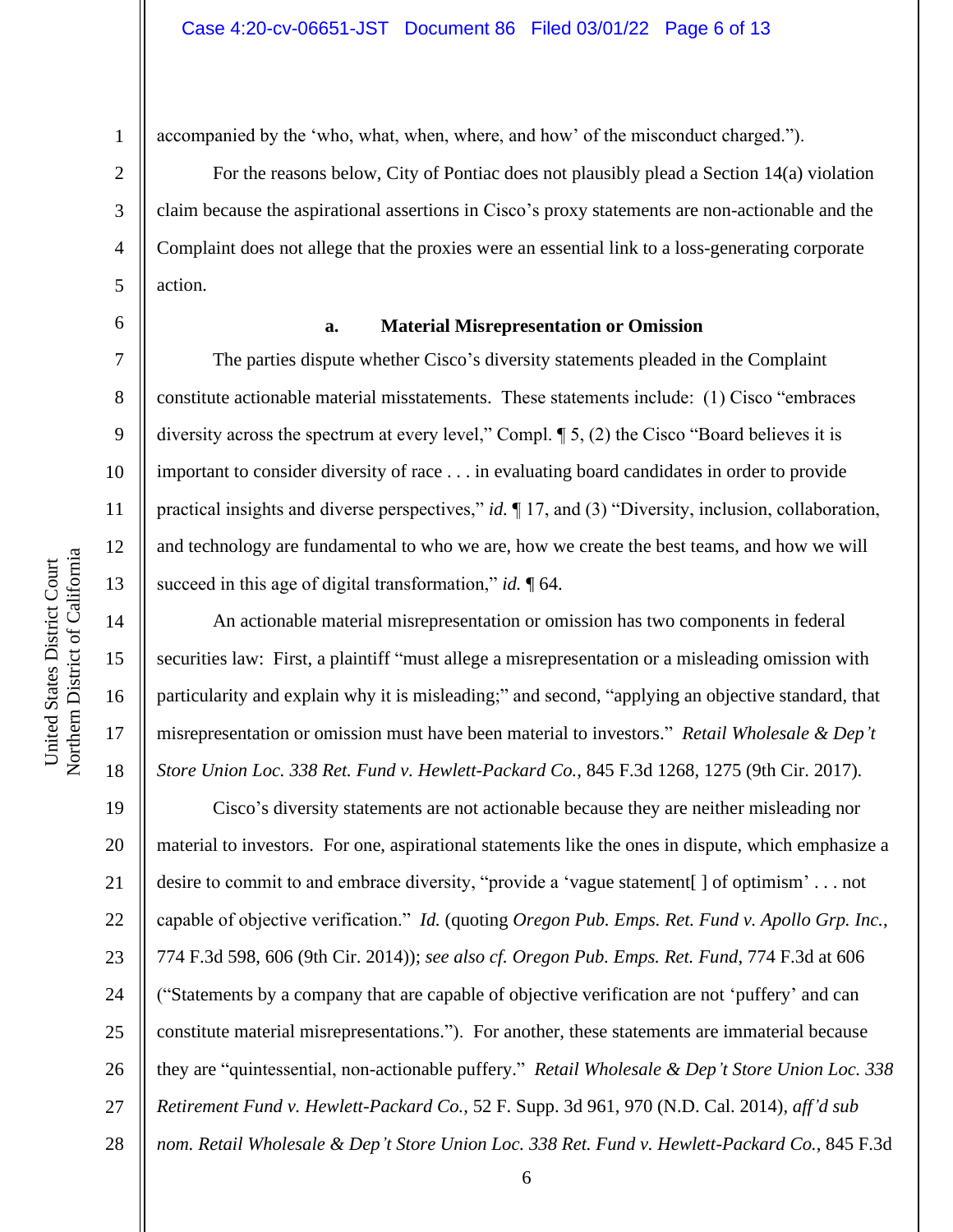1268 (9th Cir. 2017); *see also In re Cutera Sec. Litig.*, 610 F.3d at 1111 ("When valuing corporations, however, investors do not rely on vague statements of optimism like 'good,' 'wellregarded,' or other feel good monikers."); *Ocegueda*, 526 F. Supp. 3d at 651 ("[C]ourts hold that similar statements are non-actionable puffery or aspirational (and hence immaterial)." (collecting cases)).

6

7

8

9

10

11

12

13

14

15

1

2

3

4

5

## **b. Essential Link**

Even if Cisco's diversity statements were actionable, City of Pontiac's Section 14(a) claim fails because the Complaint does not plead the requisite "essential link" between the statements and the "loss-generating corporate action" *Kelley v. Rambus, Inc.*, No. 07-CV-1238-JF-HRL, 2008 WL 5170598, at \*7 (N.D. Cal. Dec. 9, 2008) ("The essential link requirement can 'only be established when the proxy statement at issue directly authorizes the loss-generating corporate action.'" (internal citation omitted)), *aff'd*, 384 F.App'x 570 (9th Cir. 2010); *Mills v. Elec. Auto-*Lite Co., 396 U.S. 375, 385 (1970) (requiring proof "that the proxy solicitation itself, rather than the particular defect in the solicitation materials, was an essential link in the accomplishment of the transaction").

16 17 18 19 20 21 22 23 24 City of Pontiac contends that it sufficiently alleges an "essential link" between Cisco's false proxy statements and the election of the Cisco Board. ECF No. 83 at 29-30. But it is not the Board's re-election, but rather the Board's wrongdoing – here, Cisco's failure to nominate a black director – that allegedly hurts profits.<sup>2</sup> And the multi-step theory that false proxy statements mislead shareholders into re-electing directors who fail to nominate a black director and thus harm the company is too tenuous to rise to the level of "essential link." *See In re Danaher Corp. S'holder Derivative Litig.*, No. 1:20-CV-02445-TNM, 2021 WL 2652367, at \*11 (D.D.C. June 28, 2021) (rejecting shareholders' causation theory that "the misleading proxy statements caused the election of the Directors, who then failed to nominate an African American director, which

<sup>26</sup> 27 28  $2$  Perhaps this is City of Pontiac's attempt to avoid insurmountable case precedent rejecting Section 14(a) claims tying directors' wrongdoing to director re-election. *See PayPal Holdings, Inc.*, 2018 WL 466527, at \*4 ("A complaint alleging generally that the mere election of directors was an essential link to the directors' subsequent wrongdoing does not satisfy Section 14(a)'s requirements." (collecting cases)).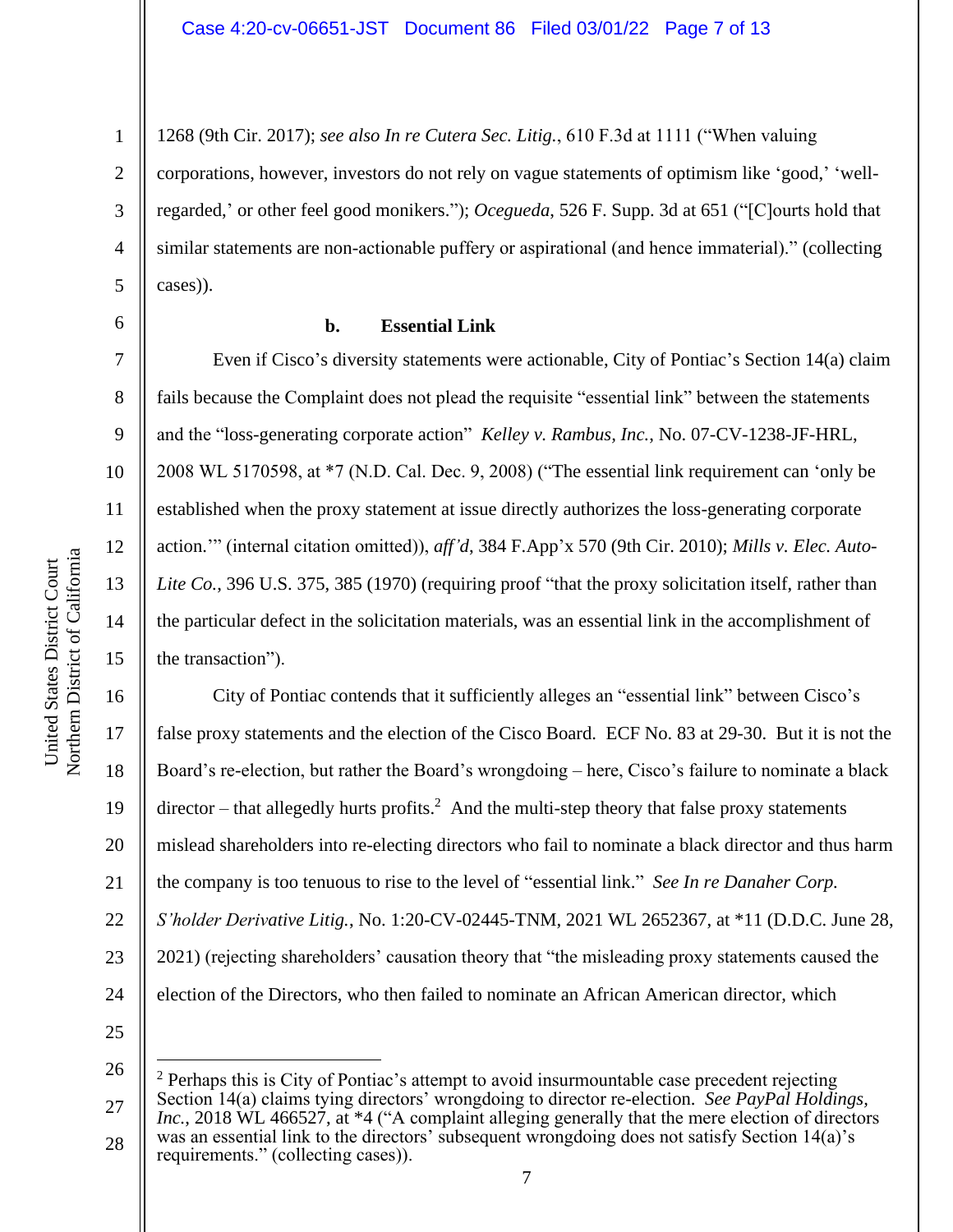1

2

3

4

5

6

7

8

9

10

11

12

13

14

15

16

17

harmed the company because companies with less diverse boards are less profitable" because "[t]he proxy statements at issue did not directly cause the non-nomination of a black director"). This is because losses caused by the election of directors are simply too indirect to find an "essential link" under Section 14(a). *See id.* ("Courts routinely reject Section 14(a) claims based on the election of directors because the losses are indirect" (simplified) (quoting *In re The Home Depot, Inc. S'holder Derivative Litig.*, 223 F. Supp. 3d 1317, 1331 (N.D. Ga. 2016)); *cf. Gen. Elec. Co. by Levit v. Cathcart*, 980 F.2d 927, 933 (3d Cir. 1992) ("the mere fact that omissions in proxy materials, by permitting directors to win re-election, indirectly lead to financial loss through mismanagement will not create a sufficient nexus with the alleged monetary loss").

The connection between proxy statements and the non-nomination of a black director by way of director election is too tenuous to bear an "essential link." City of Pontiac tries to avoid this by crafting a causation theory built on the deficient contention that Board director election itself somehow constitutes a loss-generating action. It is not. City of Pontiac's causation theory thus fails to satisfy the "essential link" requirement.

For these reasons, the Court grants Defendants' motion to dismiss City of Pontiac's Section 14(a) claim.

#### $2.$ **Breach of Fiduciary Duty**

18 19 20 21 22 23 City of Pontiac's second cause of action alleges that Defendants made allegedly false and misleading statements in Cisco's SEC filings in breach of their fiduciary duties. Because the Court concludes above that the diversity statements in Cisco's SEC filings were neither false nor misleading, City of Pontiac's fiduciary duty claim fails because the Complaint fails to plead any "legally improper" conduct. *See Wood*, 953 A.2d at 141. Accordingly, the Court grants Defendants' motion to dismiss City of Pontiac's fiduciary duty claim.

24

### $3.$ **Unjust Enrichment**

25 26 27 28 City of Pontiac's third claim for unjust enrichment is premised on its breach of fiduciary duty claim. Compl. ¶ 122 ("Defendants were unjustly enriched by their receipt of compensation while breaching fiduciary duties owed to Cisco."). Because City of Pontiac has failed to plead Defendants are liable for breach of fiduciary duty, it has also failed to plead that Defendants are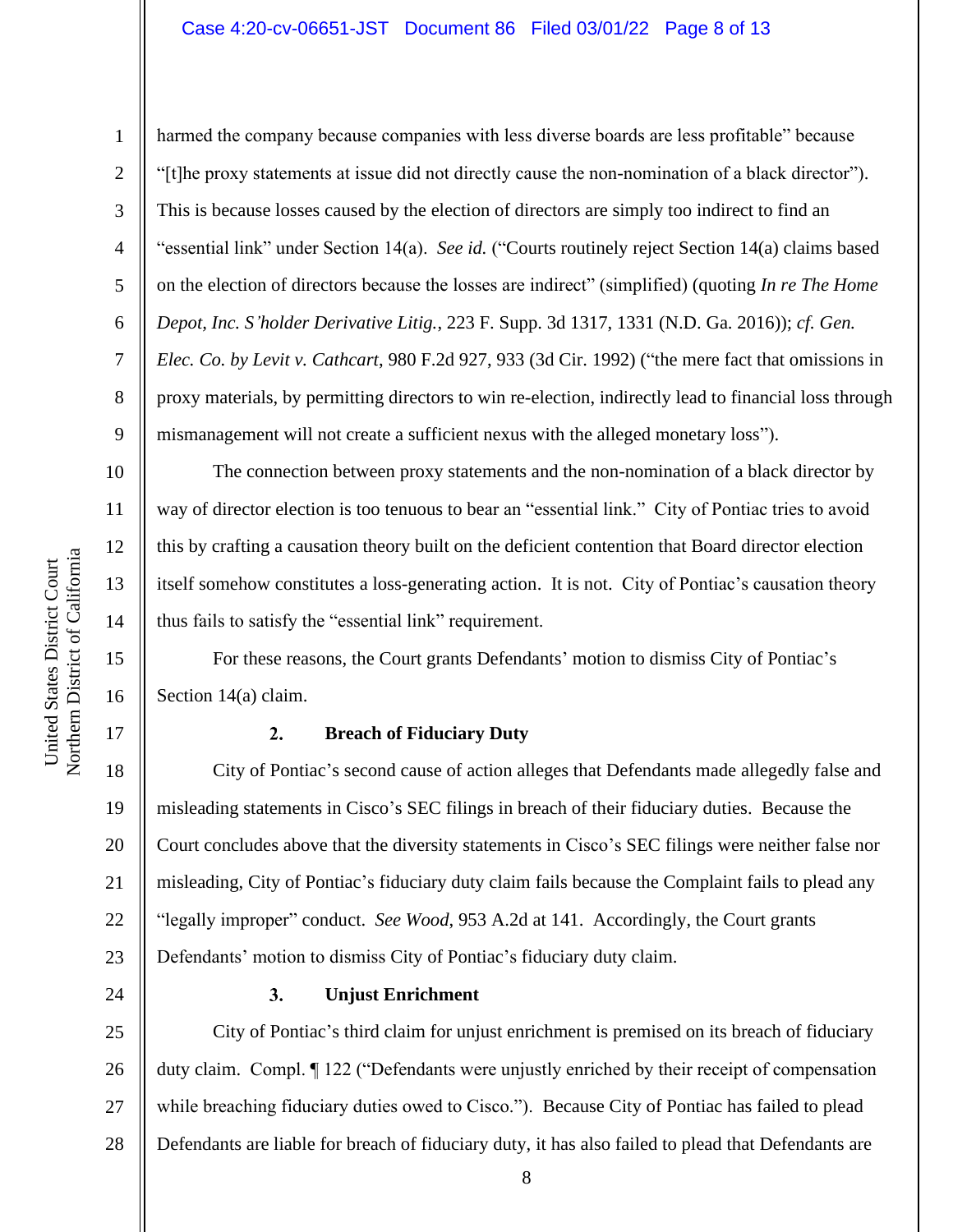liable for unjust enrichment. *See PayPal Holdings, Inc.*, 2018 WL 466527, at \*6. Accordingly, the Court grants Defendants' motion to dismiss City of Pontiac's unjust enrichment claim.

**C. Rule 23.1 Motion**

Cisco moves to dismiss the Complaint under Rule 23.1 for failure to satisfy the particularity requirements of Rule 23.1. ECF No. 48.

Under Delaware law, "shareholders seeking to assert a claim on behalf of the corporation [must] first exhaust intracorporate remedies by making a demand on the directors to obtain the action desired." *Spiegel v. Buntrock*, 571 A.2d 767, 772-73 (Del. 1990). "However, the Delaware Corporations Code specifically permits members of a limited liability corporation to bring derivative suits on behalf of the corporation even if the management refuses to do so or where demand would be futile in the first instance." *Veros Software, Inc. v. First Am. Corp.*, No. SACV061130JVSANX, 2008 WL 11338610, at \*3 (C.D. Cal. June 13, 2008) (citing 6 Del. Code Ann. § 18-1001).

14 15 16 17 18 19 20 21 22 23 24 25 26 27 28 Here, the Court finds that City of Pontiac does not adequately plead either that the Board wrongly refused its demand or that demand was futile. The Complaint states that "[o]n August 5, 2020, Plaintiff made a pre-suit demand on Cisco's Board to . . . achieve the Company's publicly stated diversity objective of having a diverse board of directors by adding African American directors to Cisco's Board." Compl. ¶ 101. It continues, "[t]o date, Defendants have declined to respond to Plaintiff's demand for action . . . Cisco's Board still has not publicly or otherwise committed to undertaking the relief sought in the pre-suit demand." *Id.* But the Complaint, which City of Pontiac filed seven weeks after it made its demand request, does not argue that demand would be futile. And it does not mention, as Cisco's motion claims, ECF No. 48 at 8, that the Cisco Board formed a committee to investigate its demand, let alone identify any facts that raise a reasonable doubt "that the Board's decision to reject the demand was the product of a valid business judgment." *Grimes v. Donald*, 673 A.2d 1207, 1219, 1220 (Del. 1996) ("The complaint fails to include particularized allegations which would raise a reasonable doubt that the Board's decision to reject the demand was the product of a valid business judgment."), *overruled on other grounds by Brehm v. Eisner*, 746 A.2d 244 (Del. 2000).

1

2

3

4

5

6

7

8

9

10

11

12

13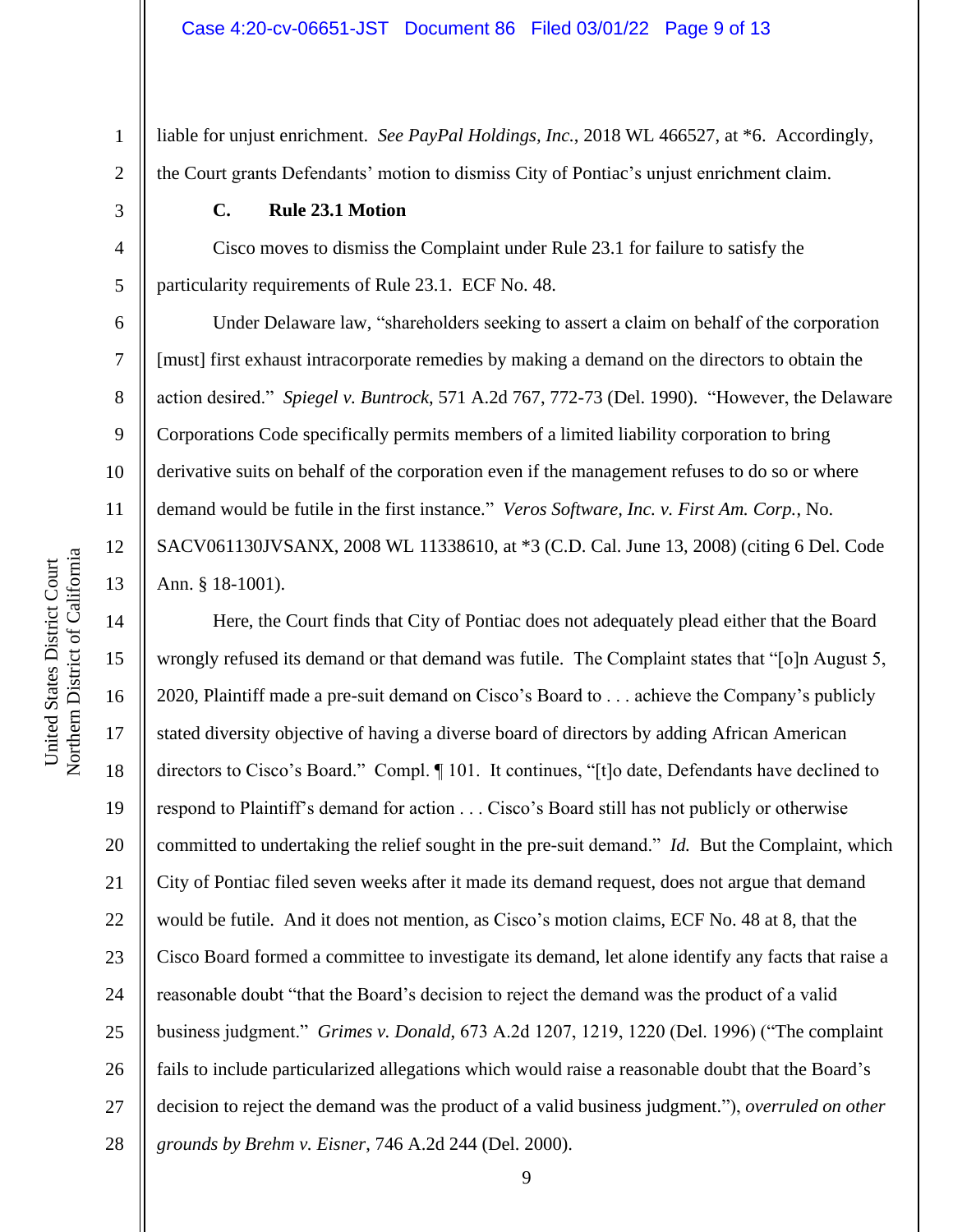1

2

3

4

5

6

7

8

9

10

11

12

13

14

15

16

17

18

19

20

21

City of Pontiac argues that "Cisco's Rule 23.1 motion reveals facts that raise a reason to doubt the integrity and objectivity of the Special Committee." ECF No. 83 at 17. But when "determining the propriety of a Rule 12(b)(6) dismissal, a court may not look beyond the complaint to a plaintiff's moving papers, such as a memorandum in opposition to a defendant's motion to dismiss." *Schneider v. California Dep't of Corr.*, 151 F.3d 1194, 1197 n.1 (9th Cir.1998). Yet even if the Complaint had alleged the facts raised in Cisco's Rule 23.1 Motion, drawing all reasonable inferences in City of Pontiac's favor, the Court concludes that City of Pontiac does not raise a reasonable doubt that the Board's refusal to act pursuant to City of Pontiac's demand to file a lawsuit was not reasonable or in good faith.

Where a demand on a board has been made and refused, courts under Delaware law apply the business judgment rule in reviewing the board's refusal of the stockholder's demand to file a lawsuit. *Spiegel*, 571 A.2d at 774. The directors are entitled to the "business judgment rule" presumption that they were faithful to their fiduciary duties, and the burden is on the plaintiff in a derivative action to overcome that presumption. *Ocegueda*, 526 F. Supp. 3d at 646 (citation omitted). "Absent an abuse of discretion, if the requirements of the traditional business judgment rule are met, the board of directors' decision not to pursue the derivative claim will be respected by the courts. In such cases, a board of directors' motion to dismiss an action filed by a shareholder, whose demand has been rejected, must be granted." *Spiegel*, 571 A.2d at 777-78 (internal citations omitted); *see also Starrels v. First Nat. Bank of Chicago*, 870 F.2d 1168, 1174 (7th Cir. 1989) (Easterbrook, J., concurring) ("If Courts would not respect the directors' decision not to file suit, then demand would be an empty formality.").

22 23 24 25 26 27 28 "[W]hen a board refuses a demand, the only issues to be examined are the good faith and reasonableness of its investigation." *Spiegel*, 571 A.2d at 777. "While the business judgment rule creates a presumption that the Board made an informed decision, Plaintiff may rebut such presumption of deference by pleading particularized facts that create a reasonable doubt that the Board was informed and validly exercised its business judgment." *Morefield v. Bailey*, 959 F. Supp. 2d 887, 898 (E.D. Va. 2013) ("Although this reasonable doubt standard initially arose in the context of demand futility, Delaware law applies this heightened pleading requirement to wrongful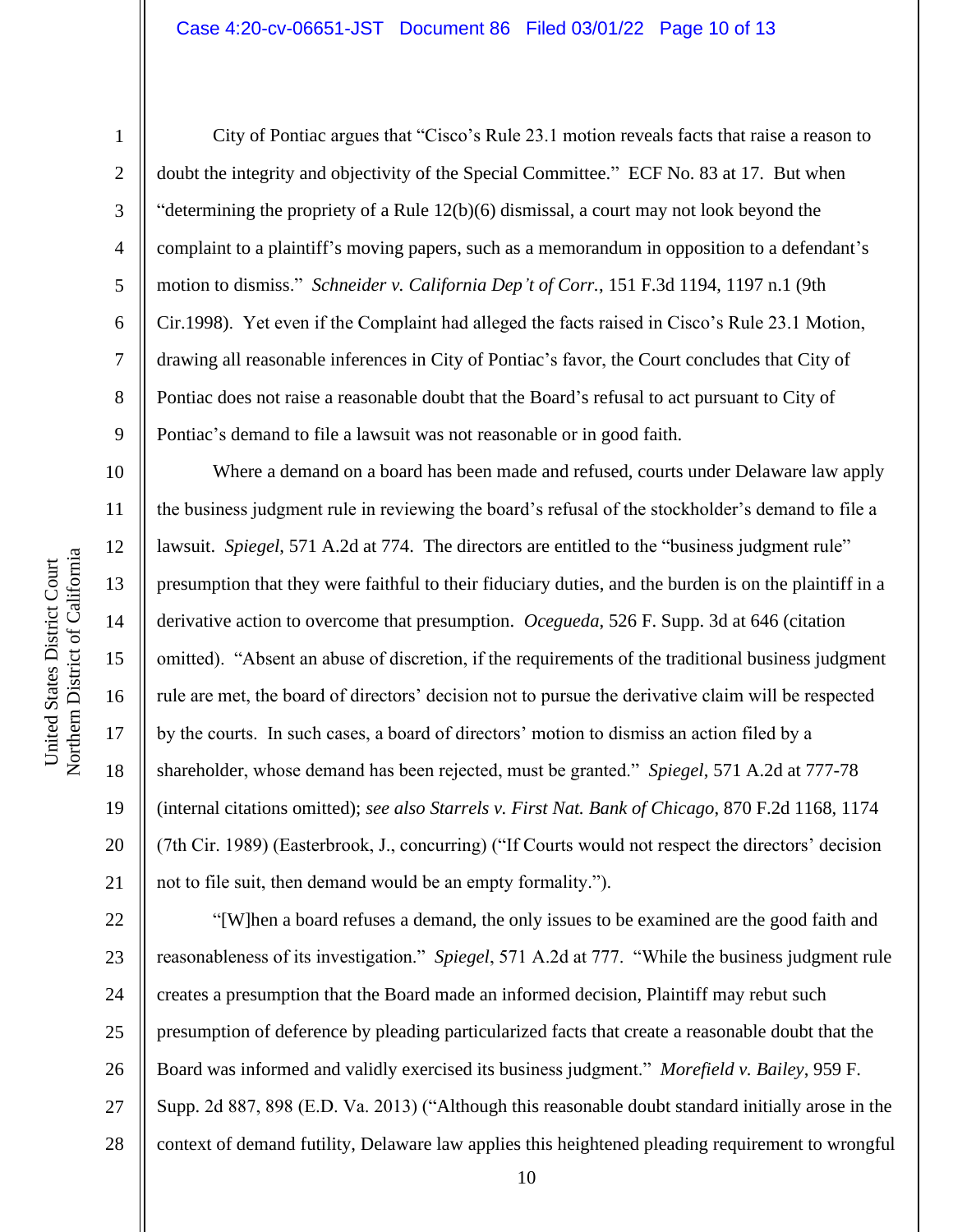## Case 4:20-cv-06651-JST Document 86 Filed 03/01/22 Page 11 of 13

1

2

3

4

5

6

7

8

9

11

12

13

14

15

17

18

19

21

refusal situations as well, as both situations are subject to a rebuttal of the business judgment rule and its protections of corporate decisions." (collecting cases))*.* City of Pontiac bears the burden of demonstrating that a board's decision was in bad faith or unreasonable, a "considerable" burden presenting an obstacle that "few, if any, plaintiffs surmount." *Id.* (quoting *RCM Sec. Fund, Inc. v. Stanton*, 928 F.2d 1318, 1328 (2d Cir. 1991) (applying Delaware law)); *City of Orlando*, 970 F. Supp. 2d at 1030 (plaintiff "bears the burden of raising a reasonable doubt that the board investigated the demand reasonably and in good faith").

10 16 20 22 According to Cisco's Rule 23.1 Motion and accompanying declarations, the "Board initially met on August 20, 2020 to discuss plaintiff's demand and, at that time, appointed two highly experienced directors, Mr. Capellas and Mr. McGeary, to serve as a DRC ['Demand' Review Committee']." ECF No. 48 at 14; ECF No. 49 (Capellas Decl.) ¶ 5. Over the following three months, the DRC "conducted an extensive investigation and review," interviewing twentytwo witnesses and two third-parties. ECF No. 48 at 14-15; ECF No. 49 (Capellas Decl.) ¶ 6-10. "Based on its review, the DRC found that [Cisco] had accurately described its diversity initiatives, goals, and beliefs, including with respect to Board refreshment considerations, and that none of its public statements in the Proxy Statements, CSR Reports, or elsewhere were false or misleading." ECF No. 48 at 15; ECF No. 49 (Capellas Decl.) ¶ 12. The DRC further "concluded that pursuing the claims would be contrary to Cisco's best interests, lacked merit, and were unlikely to result in any recovery, and would impose unwarranted burden and expense on [Cisco]." ECF No. 48 at 17; ECF No. 49 (Capellas Decl.) ¶ 13. After recommending that the Board reject City of Pontiac's claims, the full Board accepted the DRC's recommendation, and provided a detailed summary to City of Pontiac's counsel. ECF No. 48 at 18; ECF No. 49 (Capellas Decl.) ¶¶ 13-14. City of Pontiac argues that Cisco's motion "reveals facts demonstrating a reason to doubt the independence of Cisco's investigation."<sup>3</sup> ECF No. 83 at 12. City of Pontiac points to facts:

25

24

<sup>26</sup> 27  $3$  In its opposition, City of Pontiac also takes issue with the thoroughness of Cisco's investigation. ECF No. 83 at 15, 18-21. "A plaintiff who files a derivative suit alleging that demand is excused as futile must demonstrate futility within the four corners of the complaint." 2 McLaughlin on

<sup>28</sup> Class Actions § 9:12 (18th ed. 2021) (citing *Breedy-Fryson v. Towne Ests. Condo. Owners Ass'n*, *Inc.*, No. CIV.A. 3577-VCS, 2010 WL 718619, at \*9 (Del. Ch. Feb. 25, 2010)). City of Pontiac's complaint makes no mention of Cisco's investigation.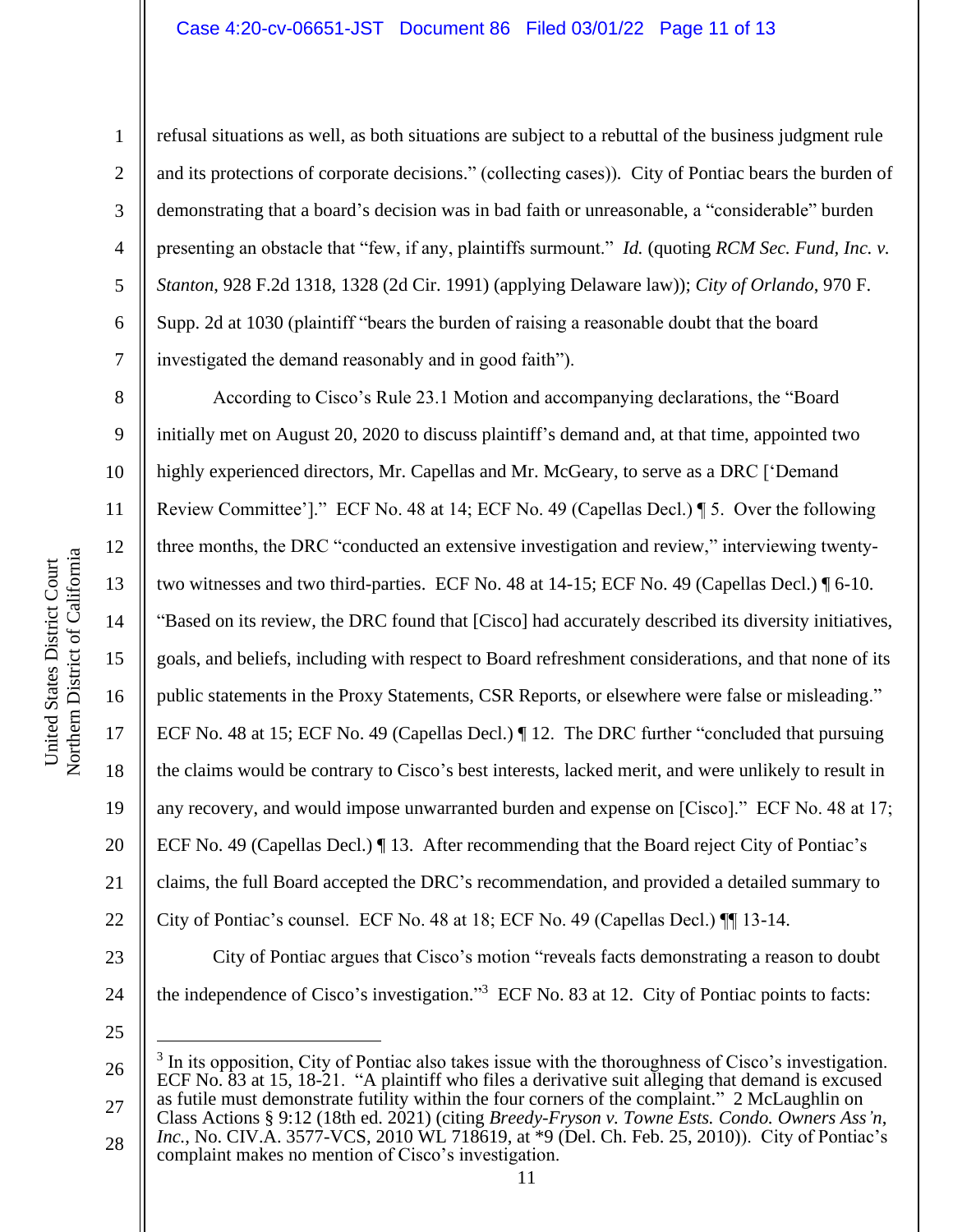(1) that the Board retained ultimate decision-making authority over the Company's response to the Demand; and (2) that the two members appointed to the Special Committee are defendants in this action fully aware of the investigation's charges. But even considering allegations as part of the Complaint, they do not adequately allege a reasonable doubt as to whether the Board's investigation was properly the product of sound business judgment for multiple reasons.

First, the Cisco Board's retention of ultimate authority over any decisions the Committee would make is insufficient to raise a reasonable doubt about the Committee's independence.<sup>4</sup> See *City of Orlando*, 970 F. Supp. 2d at 1030 ("[W]hen plaintiff chose to submit its demand to the board, the only reasonable expectation was that the board itself would consider the demand. There was no promise of an independent committee, nor any requirement that the board establish such a committee."). Second, contrary to City of Pontiac's claims, reasonable doubts do not arise merely where the Committee comprised two Defendant board members "interested in the outcome" of the investigation. *Aronson v. Lewis*, 473 A.2d 805, 815 (Del. 1984) ("[T]he mere threat of personal liability for approving a questioned transaction, standing alone, is insufficient to challenge either the independence or disinterestedness of directors."), *overruled on other grounds by Brehm v. Eisner*, 746 A.2d 244 (Del. 2000). And City of Pontiac's allegation that the members were "fully aware of the charges that the Committee would be investigating" does not carry any force either. Accordingly, City of Pontiac has not sufficiently alleged facts from which to conclude "there is reason to doubt that the board acted independently or with due care in responding to the demand." *Grimes*, 673 A.2d at 1219.

1

2

3

4

5

6

7

8

9

10

11

12

13

14

15

16

17

18

19

20

21

<sup>22</sup> 23 24 25 26 27 28  $4$  City of Pontiac goes one step further and attempts to analogize the present circumstances to Delaware cases finding board-appointed committees to have failed in conducting a good faith investigation of reasonable scope. *London v. Tyrrell*, 2010 WL 877528, at \*25 (Del. Ch. Mar. 11, 2010); *Sutherland v. Sutherland*, 958 A.2d 235, 243 (Del. Ch. 2008). But City of Pontiac's reliance on those cases is misplaced because "those cases involve a specific Delaware procedure which was not invoked here, and which requires the committee to bear the burden of proving that there is no material issue of fact as to its independence." *City of Orlando*, 970 F. Supp. 2d at 1030; *see Zapata Corp. v. Maldonado*, 430 A.2d 779, 785 (Del. 1981). The other two cases are also inapposite. *Janssen v. Best & Flanagan*, 662 N.W.2d 876, 889 (Minn. 2003) reviewed an investigation performed by a special litigation committee appointed by a nonprofit corporation's board of directors under Minnesota state law, and *City of Orlando* denied a motion to dismiss based upon a factual analysis that a litigation committee's conclusory findings raised a reasonable doubt that the investigation was conducted reasonably and in good faith. 970 F. Supp. 2d at 1031.